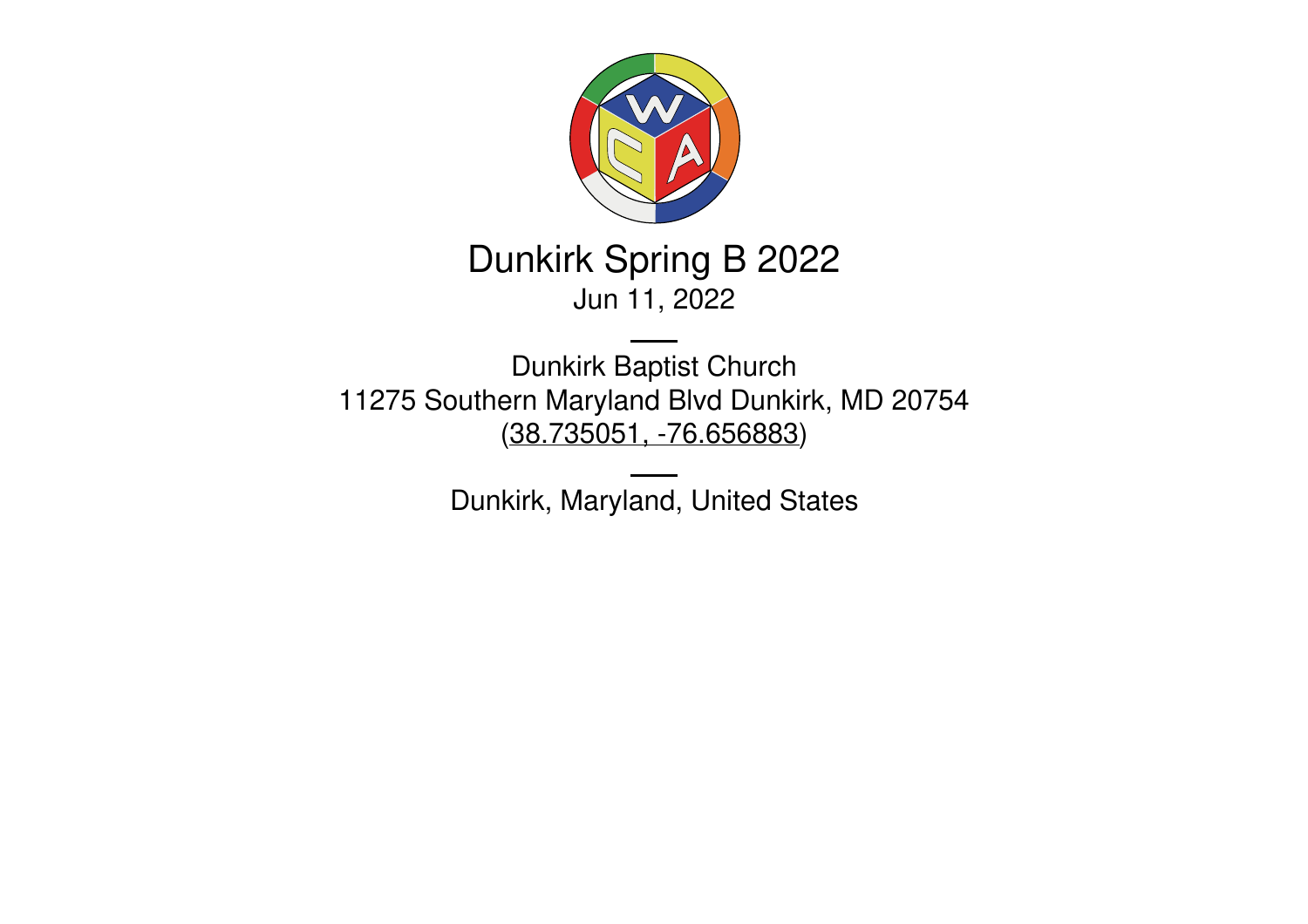## **Events**

| <b>Event</b>             | <b>Round</b>       | Format          | <b>Time limit</b> | <b>Proceed</b> |
|--------------------------|--------------------|-----------------|-------------------|----------------|
| <br><br>                 | First round        | Ao <sub>5</sub> | 4:00.00           | Top 8          |
| <br>                     | Final              | Ao <sub>5</sub> | 4:00.00           |                |
| -888<br><br>mm<br>------ | Final              | Mo <sub>3</sub> | 6:00.00           |                |
| W<br>,,,,,,,,            | Final              | Mo <sub>3</sub> | 8:00.00           |                |
| Ë                        | First round<br>Ao5 | 2:00.00         | Top 8             |                |
|                          | Final              | Ao <sub>5</sub> | 2:00.00           |                |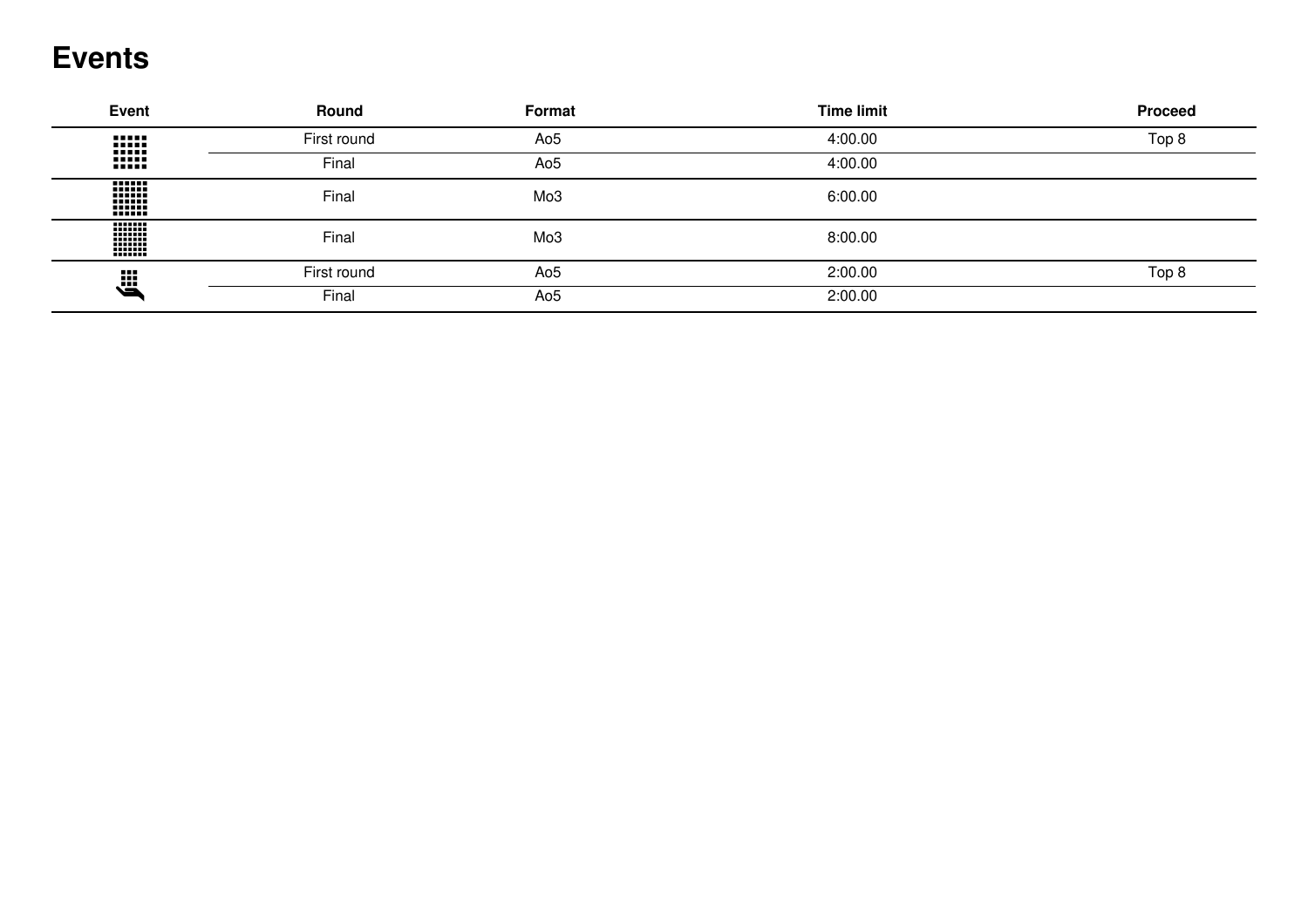# **Schedule for Saturday (June 11, 2022)**

| <b>Start</b> | End      | <b>Activity</b>                                     | Format          | <b>Time limit</b> | <b>Proceed</b> |
|--------------|----------|-----------------------------------------------------|-----------------|-------------------|----------------|
| 02:30 PM     | 03:10 PM | 巡<br>3x3x3 One-Handed First round                   | Ao5             | 2:00.00           | Top 8          |
| 03:10 PM     | 04:10 PM | <b>WWW</b><br>7x7x7 Cube Final<br><b>HHH</b>        | Mo <sub>3</sub> | 8:00.00           |                |
| 04:10 PM     | 05:10 PM | <br>mm<br>6x6x6 Cube Final<br>mm<br>mm              | Mo3             | 6:00.00           |                |
| 05:10 PM     | 06:05 PM | <br><br>5x5x5 Cube First round<br><br>-----<br>     | Ao5             | 4:00.00           | Top 8          |
| 06:05 PM     | 06:20 PM | 、<br>3x3x3 One-Handed Final                         | Ao5             | 2:00.00           |                |
| 06:20 PM     | 06:45 PM | -----<br>-----<br>5x5x5 Cube Final<br><br><br>----- | Ao <sub>5</sub> | 4:00.00           |                |